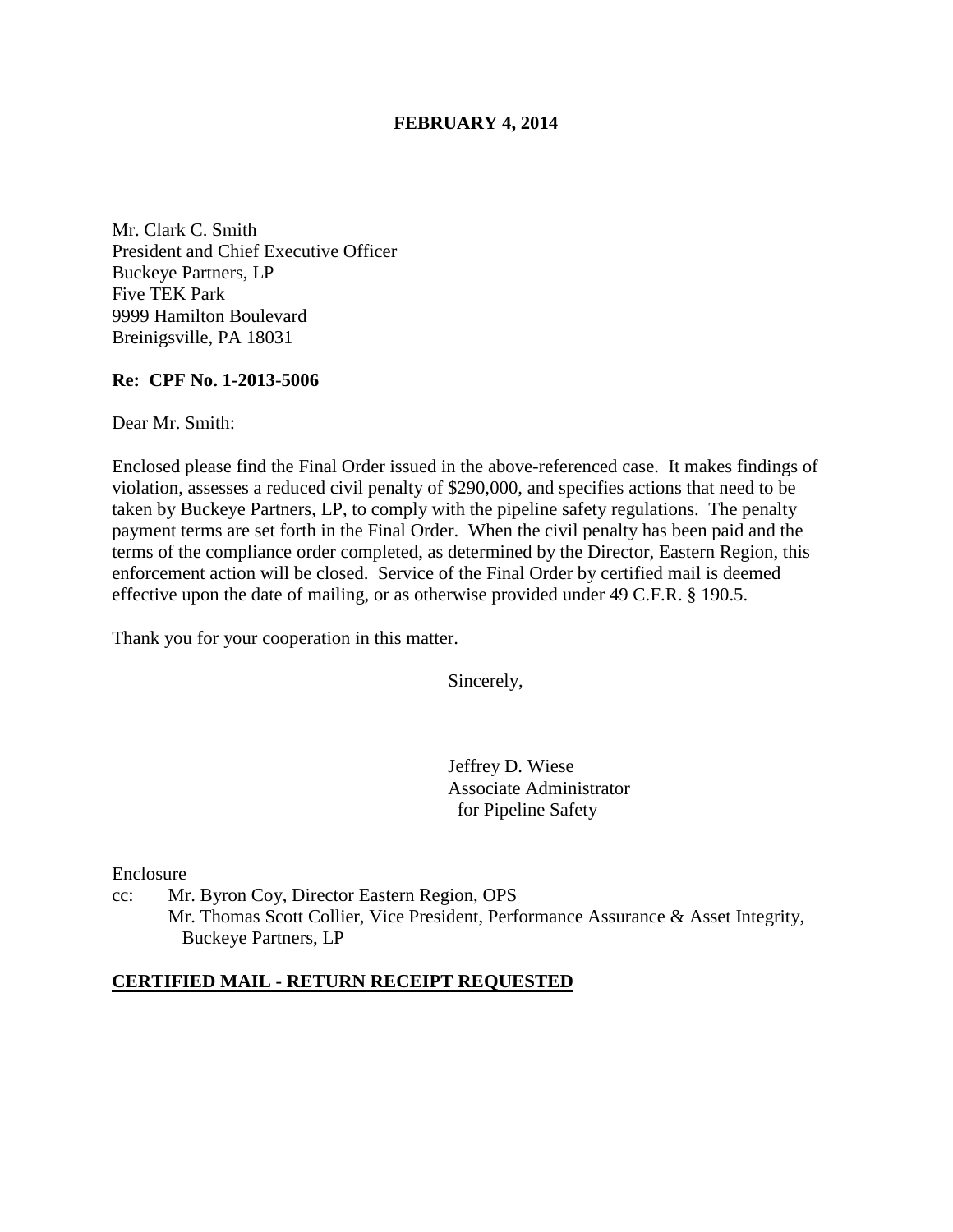# **U.S. DEPARTMENT OF TRANSPORTATION PIPELINE AND HAZARDOUS MATERIALS SAFETY ADMINISTRATION OFFICE OF PIPELINE SAFETY WASHINGTON, D.C. 20590**

**In the Matter of )** 

**Buckeye Partners, LP,**  (2013-5006)

**\_\_\_\_\_\_\_\_\_\_\_\_\_\_\_\_\_\_\_\_\_\_\_\_\_\_\_\_\_\_\_\_\_\_\_\_ )** 

 **)** 

 **)** 

**\_\_\_\_\_\_\_\_\_\_\_\_\_\_\_\_\_\_\_\_\_\_\_\_\_\_\_\_\_\_\_\_\_\_\_\_)** 

**Respondent. )** 

# **FINAL ORDER**

On May 21, 2010, pursuant to Chapter 601 of 49 United States Code, a representative of the Pipeline and Hazardous Materials Safety Administration (PHMSA), Office of Pipeline Safety (OPS), initiated an investigation of an accident that occurred on May 20, 2010, along Buckeye Partners, LP's (Buckeye or Respondent) pipeline, designated as Line LZ601XX (Line LZ601XX or Pipeline), in Linden, New Jersey. The accident involved a release of refined petroleum through a pinhole leak. A total of one barrel of petroleum leaked from the Pipeline and resulted in property damage to a High Consequence Area (HCA).<sup>1</sup> Buckeye owns and operates approximately 6,000 miles of hazardous liquid pipelines in the Northeast and Upper Midwest regions. $^{2}$ 

The PHMSA investigation revealed that almost two years prior to the leak, on August 18, 2008, Buckeye had visually inspected the Pipeline. The inspector noted that the soil-to-air interface on Line LZ601XX needed to be repaired and that there was severe coating disbondment. There is no record that Buckeye repaired the Pipeline, as recommended. Instead, the Pipeline leaked at the same location previously noted by the Buckeye inspector, in an area of "deep external corrosion."<sup>3</sup>

As a result of the OPS investigation, the Director, Eastern Region, OPS (Director), issued to Respondent, by letter dated May 6, 2013, a Notice of Probable Violation, Proposed Civil Penalty, and Proposed Compliance Order (Notice). In accordance with 49 C.F.R. § 190.207, the Notice proposed finding that Buckeye had violated 49 C.F.R. §§ 195.581(a) and 195.451(f) and

<sup>&</sup>lt;sup>1</sup> The term "High Consequence Area" is defined as a commercially navigable waterway, a high population area, an other populated area, or an unusually sensitive area (e.g., a drinking water or ecological resource area). *See*  49 C.F.R. § 195.450.

<sup>2</sup> *See* http://www.buckeye.com/BusinessOperations/tabid/56/Default.aspx (last accessed on September 6, 2013).

<sup>3</sup> *See* Pipeline Safety Violation Report (Violation Report), (May 6, 2013) (on file with PHMSA), at 3 (citing Det Norske Veritas, Final Report, Metallurgical Analysis of Leak on 12-inch Diameter Pipeline (May 20, 2010)).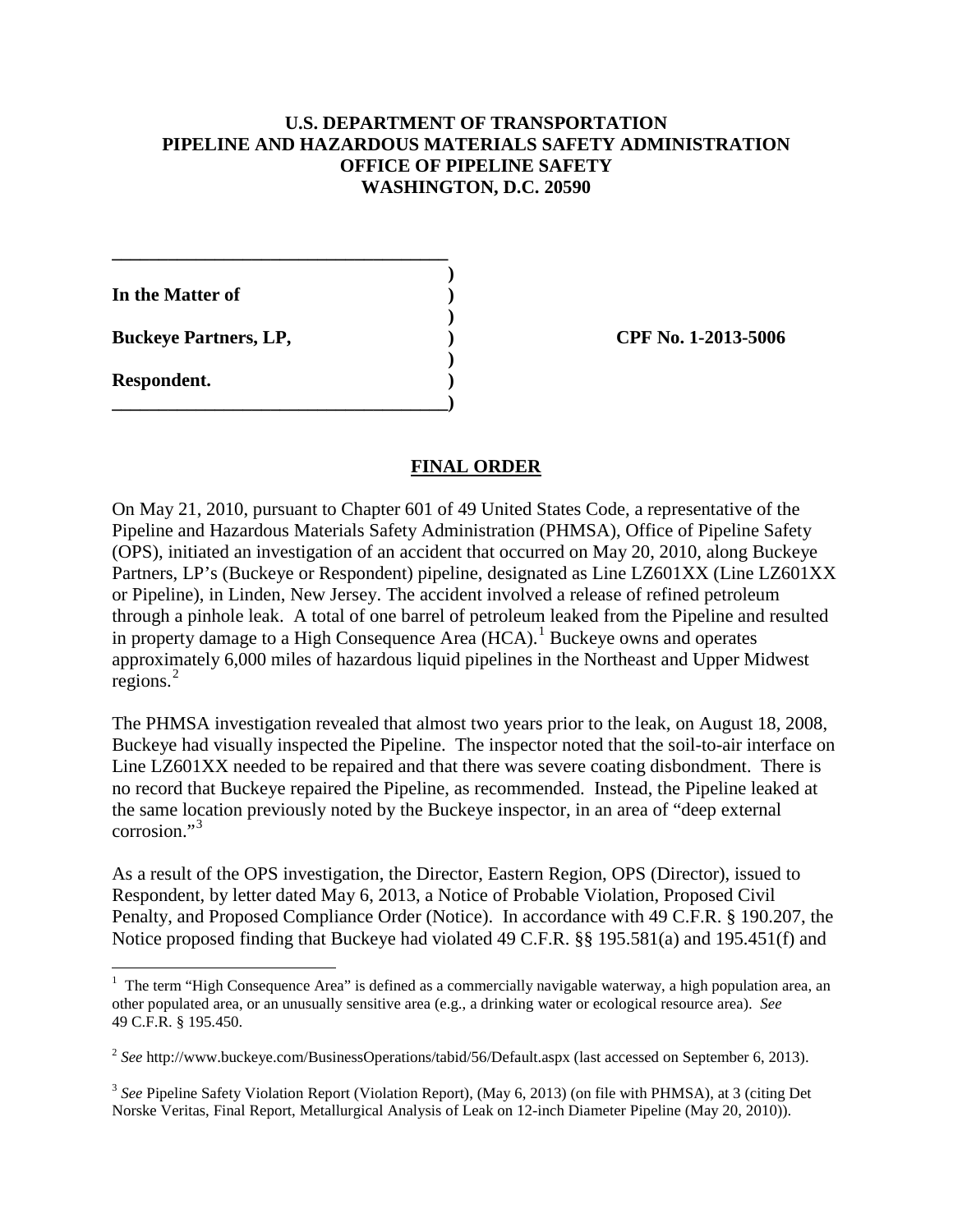proposed assessing a civil penalty of \$418,700 for the alleged violations. The Notice also proposed ordering Respondent to take certain measures to correct the alleged violations.

Buckeye responded to the Notice by letter dated June 5, 2013 (Response). The company did not contest the allegations contained in Item 1 of the Notice, but requested that the proposed civil penalty be reduced. Buckeye did contest Item 2 of the Notice and requested that the proposed civil penalty be removed or reduced. Respondent did not request a hearing and therefore has waived its right to one.

#### **FINDINGS OF VIOLATION**

The Notice alleged that Respondent violated 49 C.F.R. Part 195.581, as follows:

**Item 1:** The Notice alleged that Respondent violated 49 C.F.R. § 195.581(a), which states:

### **§ 195.581 Which pipelines must I protect against atmospheric corrosion and what coating material may I use?**

(a) You must clean and coat each pipeline or portion of pipeline that is exposed to the atmosphere, except pipelines under paragraph (c) of this section.

(b) Coating material must be suitable for the prevention of atmospheric corrosion.

(c) Except portions of pipelines in off-shore splash zones or soil-to-air interfaces, you need not protect against atmospheric corrosion any pipeline for which you demonstrate by test, investigation, or experience appropriate to the environment of the pipeline that corrosion will –

(1) Only be a light surface oxide; or

(2) Not affect the safe operation of the pipeline before the next scheduled inspection.

The Notice alleged that Respondent violated 49 C.F.R. § 195.581(a) by failing to clean and coat each pipeline or portion of pipeline that is exposed to the atmosphere. Specifically, the Notice alleged that Buckeye failed to protect the soil-to-air interface of Line LZ601XX against atmospheric corrosion, from August 19, 2008, until May 20, 2010. It alleged that during a company inspection on August 19, 2008, the Buckeye inspector's report noted that severe coating disbondment was present and that the Pipeline needed repair on both sides. The Notice alleged that Buckeye never repaired the noted defects, which eventually led to the accident on May 20, 2010. The leak occurred approximately 33 months after the 2008 inspection, in the same location that Buckeye was aware needed repair.

Respondent did not contest this allegation of violation but contended that the proposed penalty was too high. Based upon a review of all of the evidence, I find that Respondent violated 49 C.F.R. § 195.581(a) by failing to protect its line from atmospheric corrosion, by cleaning and coating each pipeline or portion of pipeline that is exposed to the atmosphere. Buckeye's arguments regarding the proposed penalty will be addressed below in the Assessment of Penalty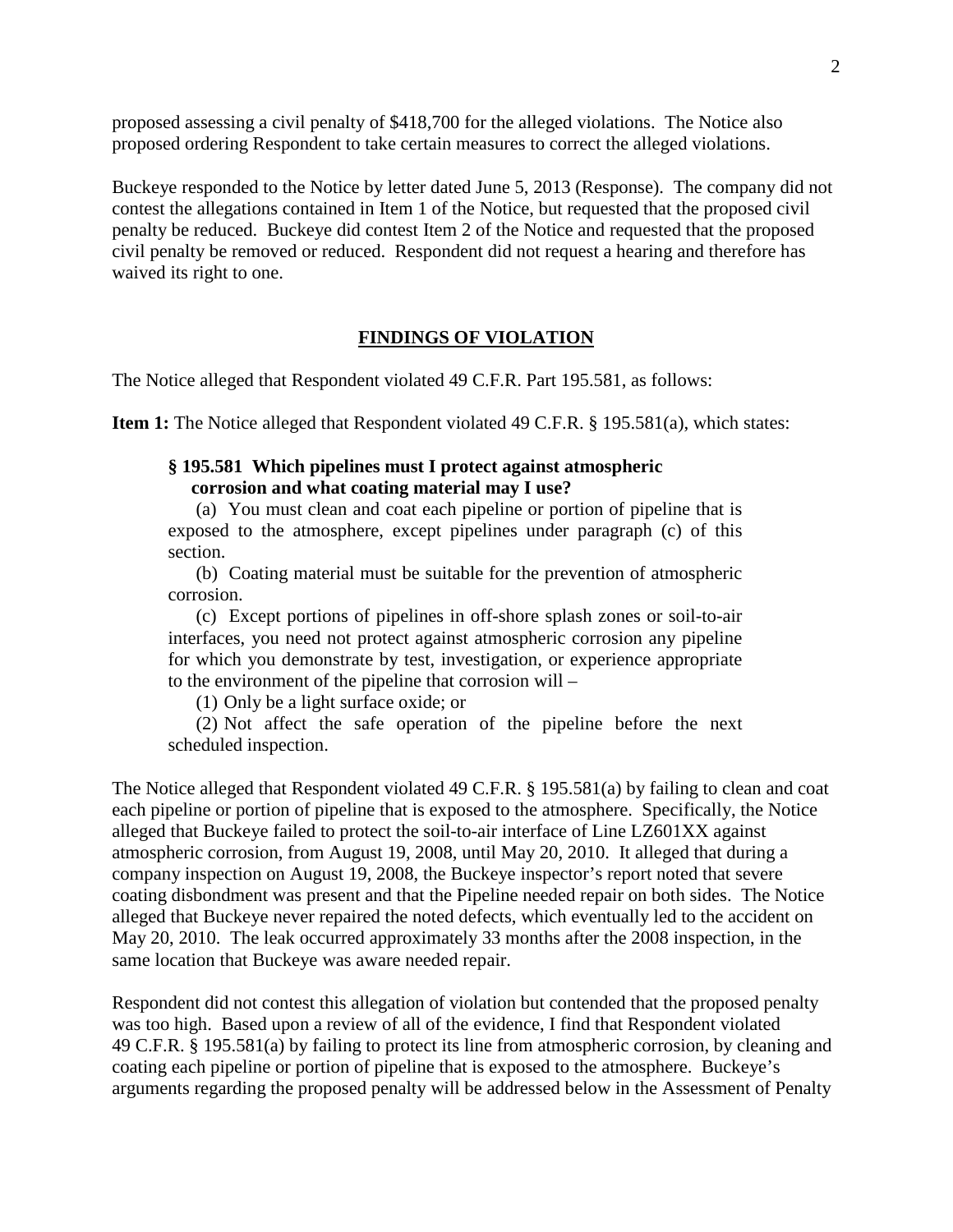section.

This finding of violation will be considered a prior offense in any subsequent enforcement action taken against Respondent.

**Item 2:** The Notice alleged that Respondent violated 49 C.F.R. § 195.452(f), which states, in relevant part:

### **§ 195.452 Pipeline integrity management in high consequence areas.**

 $(a) \ldots$ 

(f) *What are the elements of an integrity management program?* An integrity management program begins with the initial framework. An operator must continually change the program to reflect operating experience, conclusions drawn from results of the integrity assessments, and other maintenance and surveillance data, and evaluation of consequences of a failure on the high consequence area. An operator must include, at minimum, each of the following elements in its written integrity management program:

 $(1) \ldots$ 

 (3) An analysis that integrates all available information about the integrity of the entire pipeline and the consequences of a failure (see paragraph  $(g)$  of this section);  $\dots$ 

The Notice alleged that Respondent violated 49 C.F.R. § 195.452(f) by failing to have, prior to August 27, 2010, an integrity management program (IMP) that included a process for conducting an analysis that integrated all available information about the integrity of Buckeye's entire pipeline, including Line LZ601XX, and the consequences of a failure, as detailed in paragraph (g) of § 195.452. Specifically, the Notice alleged that Buckeye's IMP failed to include an analysis process that correlated in-line inspection (ILI) indications with other relevant data to make decisions regarding the integrity of the line. During the PHMSA inspection, Buckeye personnel had provided a copy of its procedure, *Data Integration Procedure,* dated August 27, 2010, but was unable to provide any written procedure in effect prior that date.

In its Response, Buckeye contended that it did have an information analysis procedure in place as part of its January 2010 IMP Plan, specifically, *Section 10 – Continual Evaluation*, and provided a copy of that earlier version, that would have been in effect as of the date of the accident.

Upon reviewing *Section 10 – Continual Evaluation*, of Buckeye's January 2010 IMP Plan, I find that this earlier version does include an analysis process designed to correlate ILI indications with other relevant data to make decisions regarding the integrity of the line and that it was in effect prior to August 27, 2010. Therefore, I hereby order that Item 2, along with its related penalty and corrective action, be withdrawn.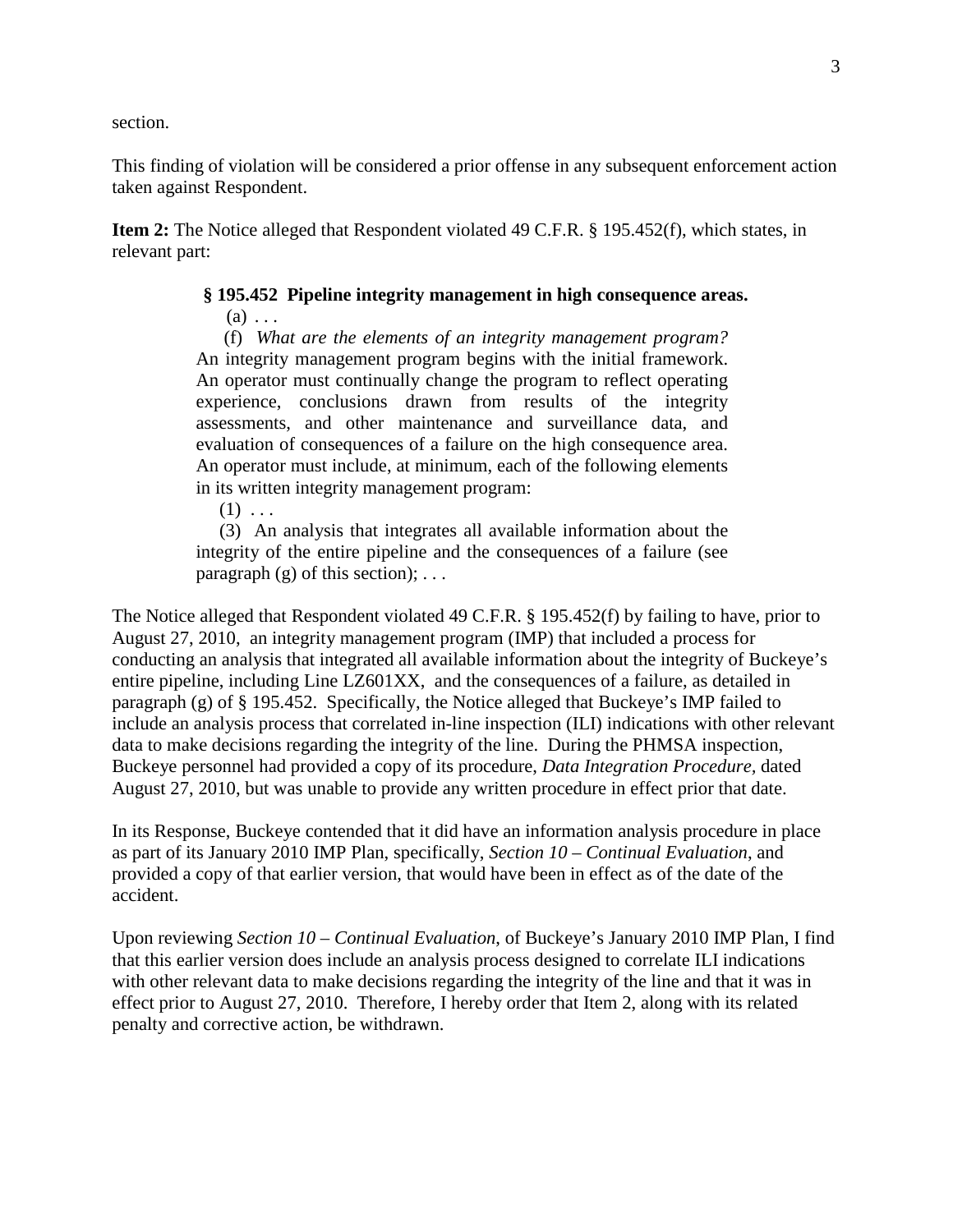#### **ASSESSMENT OF PENALTY**

Under 49 U.S.C. § 60122, Respondent is subject to an administrative civil penalty not to exceed \$100,000 per violation for each day of the violation, up to a maximum of \$1,000,000 for any related series of violations. In determining the amount of a civil penalty under 49 U.S.C. § 60122 and 49 C.F.R. § 190.225, I must consider the following criteria: the nature, circumstances, and gravity of the violation, including adverse impact on the environment; the degree of Respondent's culpability; the history of Respondent's prior offenses; the Respondent's ability to pay the penalty and any effect that the penalty may have on its ability to continue doing business; and the good faith of Respondent in attempting to comply with the pipeline safety regulations. In addition, I may consider the economic benefit gained from the violation without any reduction because of subsequent damages, and such other matters as justice may require. The Notice proposed a total civil penalty of \$418,700 for the violations cited above.

**Item 1:** The Notice proposed a civil penalty of \$290,000 for Respondent's violation of 49 C.F.R. § 195.581, for failing to protect Line LZ601XX from atmospheric corrosion, an omission that was a causal factor in the March 20, 2010 accident. As noted above, Buckeye did not contest this allegation of violation but sought a reduction in the penalty amount.

Buckeye contends that the penalty should be limited to \$100,000, the statutory limit for what the company asserts is, at most, a single-day violation. I disagree. As noted on page 5 of the Violation Report, the violation is for "[a]pproximately 635 days. From the date of non compliance to the date of the accident." By not repairing the acknowledged defect from August 19, 2008, to May 20, 2010, Buckeye's inaction created a multiple-day event. In fact, it is the very long-term nature of the violation that led to the accident and that warrants a more serious penalty. Moreover, the accident occurred in an HCA and resulted in a release of refined petroleum. Had the leak continued, the environmental harm could have been far greater. Accordingly, having reviewed the record and considered the assessment criteria, I assess Respondent a civil penalty of \$290,000 for violation of 49 C.F.R. § 195.581.

**Item 2:** The Notice proposed a civil penalty of \$128,700 for Respondent's violation of 49 C.F.R. § 195.452(f)(3), for failing to include an element in its IMP plan that integrated all available information about the integrity of the entire pipeline and the consequences of a failure. As noted above, I found that Buckeye did have an IMP Plan in place prior to August 27, 2010 that included an analysis process to correlate ILI indications with other relevant data to make decisions regarding the integrity of the line. Based upon such finding, I hereby withdraw the proposed penalty for violation of 49 C.F.R. § 195.452(f)(3).

In summary, having reviewed the record and considered the assessment criteria for each of the Items cited above, I assess Respondent a reduced total civil penalty of **\$290,000**.

Payment of the civil penalty must be made within 20 days of service. Federal regulations (49 C.F.R. § 89.21(b)(3)) require such payment to be made by wire transfer through the Federal Reserve Communications System (Fedwire), to the account of the U.S. Treasury. Detailed instructions are contained in the enclosure. Questions concerning wire transfers should be directed to: Financial Operations Division (AMZ-341), Federal Aviation Administration, Mike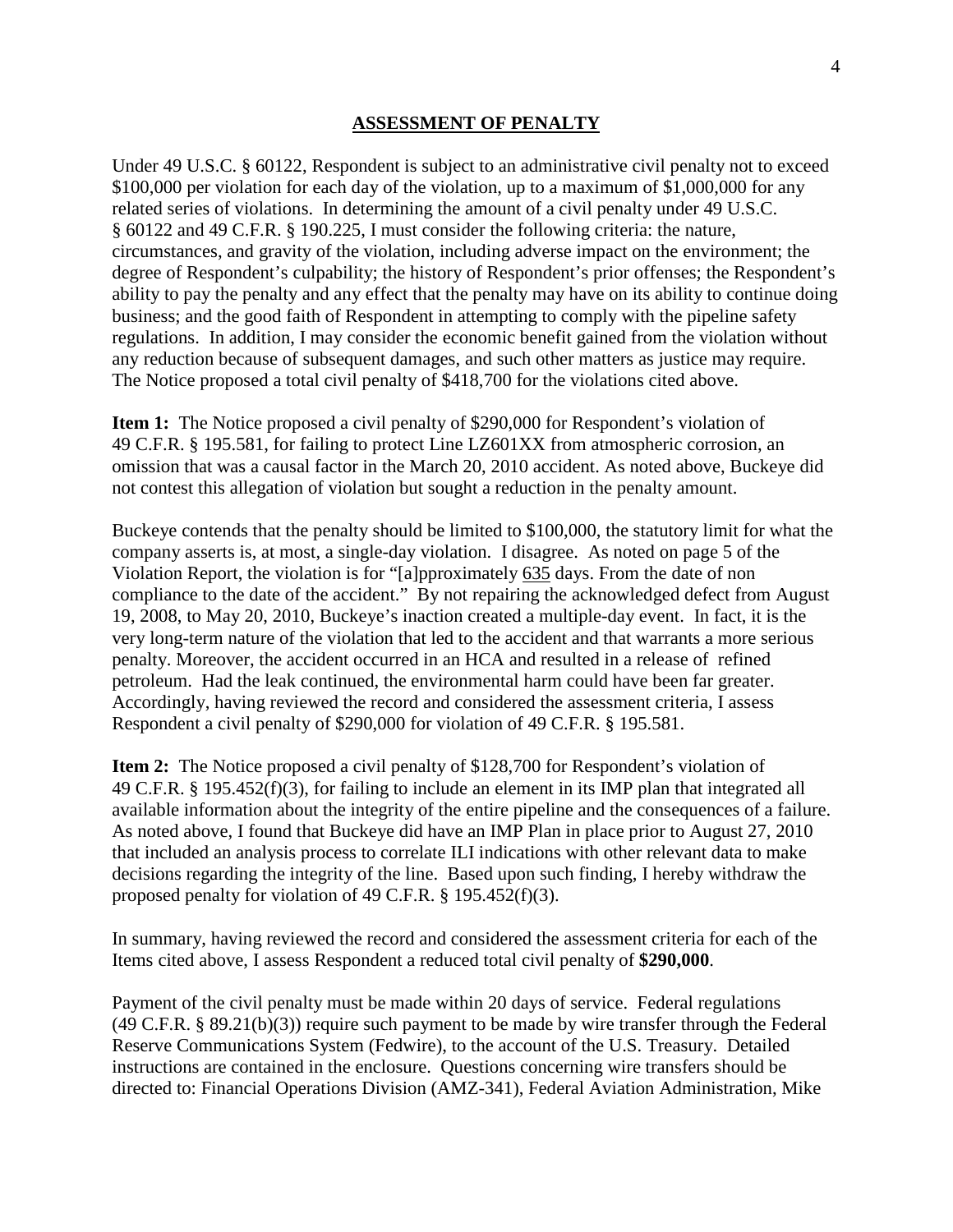Monroney Aeronautical Center, P.O. Box 269039, Oklahoma City, Oklahoma 73125. The Financial Operations Division telephone number is (405) 954-8893.

Failure to pay the \$290,000 civil penalty will result in accrual of interest at the current annual rate in accordance with 31 U.S.C. § 3717, 31 C.F.R. § 901.9 and 49 C.F.R. § 89.23. Pursuant to those same authorities, a late penalty charge of six percent (6%) per annum will be charged if payment is not made within 110 days of service. Furthermore, failure to pay the civil penalty may result in referral of the matter to the Attorney General for appropriate action in a district court of the United States.

#### **COMPLIANCE ORDER**

The Notice proposed a compliance order with respect to Items 1 and 2 in the Notice for violations of 49 C.F.R. §§ 195.581(a) and 195.452(f)(3), respectively. As discussed above, Item 2 has been withdrawn; therefore, the compliance terms relating to Item 2 are also withdrawn.

As for the remaining Item 1, under 49 U.S.C. § 60118(a), each person who engages in the transportation of hazardous liquids or who owns or operates a pipeline facility is required to comply with the applicable safety standards established under chapter 601. Pursuant to the authority of 49 U.S.C. § 60118(b) and 49 C.F.R. § 190.217, Respondent is ordered to take the following action to ensure compliance with the pipeline safety regulations applicable to its operations:

> 1. With respect to the violation of § 195.581 (**Item 1**), Respondent must amend its corrosion control procedures to give detailed instructions for inspections of any pipeline or portion of pipeline that is exposed to the atmosphere, particularly at soil-to air interfaces, under thermal insulation, under disbanded coatings, at pipe supports, in splash zones, at deck penetrations and in spans over water, in accordance with §195.583(b). Buckeye must submit the amended procedure within sixty (60) days of receipt of the Final Order.

2. All submissions must be sent to Byron Coy, PE, Director, PHMSA Eastern Region, 820 Bear Tavern Road, Suite 103, West Trenton, NJ 08628. Please refer to CPF 1-2013-5006 on each document you submit.

3. It is requested (not mandated) that Buckeye maintain documentation of the safety improvement costs associated with fulfilling this Compliance Order and submit the total to Byron Coy, PE, Director, PHMSA Eastern Region. It is requested that these costs be reported in two categories: 1) total costs associated with preparation/revision of plans, procedures, studies and analyses; and 2) total cost associated with replacements, additions and other charges to pipeline infrastructure.

The Director may grant an extension of time to comply with any of the required items upon a written request timely submitted by the Respondent and demonstrating good cause for an extension.